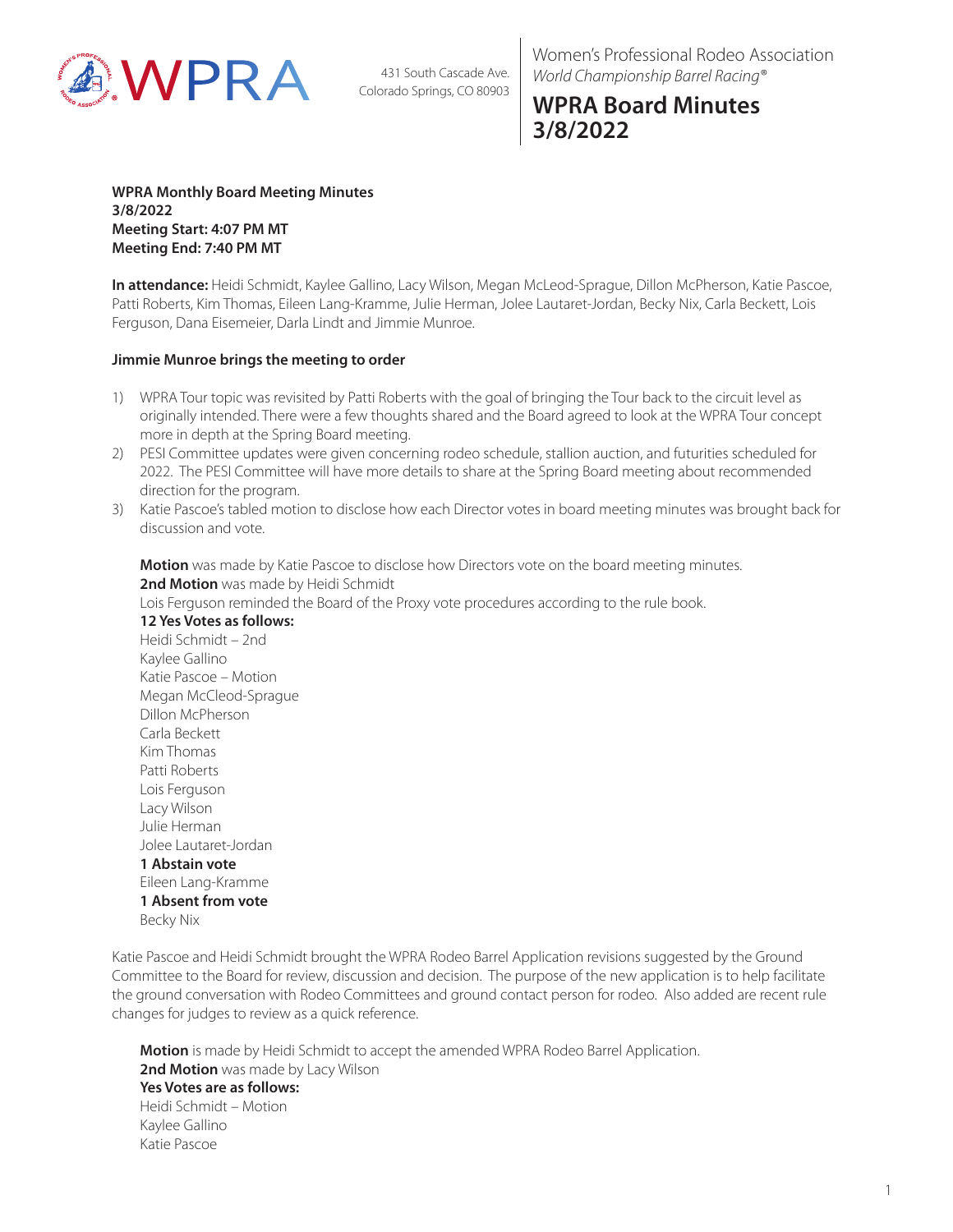

Women's Professional Rodeo Association *World Championship Barrel Racing®*

# **WPRA Board Minutes 3/8/2022**

Megan McLeod-Sprague Eileen Lang-Kramme Dillon McPherson Carla Beckett Kim Thomas Patti Roberts Lois Ferguson Lacy Wilson – 2nd Julie Herman Jolee Lautaret-Jordan **1 Absent from vote** Becky Nix

4) Dillon McPherson and Rules Committee recommend language clarification on rule 12.8.2.1.1 and 8.8.2.3 as follows: **12.8.2.1.1.** If a committee drags after half the number of contestants a rodeo is set up for, they will be allowed to remove the notified turnouts and releases from the draw and move the remaining contestants up to fill those positions condensing the drag. **Non-notified turnouts will be kept in the draw and counted as a run.** Should they choose to condense the drag, it must be listed in the ground rules for the rodeo prior to entries closing or they will not have the option to remove the notified turnouts and releases from the draw and condense the drag. After the turnout deadline, the secretary will post at the rodeo office the new dragging positions with the notified turnouts and releases removed from the draw. Any notified turnouts who reverse their turnout per rule 10.8.8. will run at the end of their performance or slack with no additional dragging for them.

**8.8.2.3.** For multiple go-round rodeos, as long as the contestant competes in at least one go-round, the rodeo will be included in her rodeo count.

There was additional discussion about the current LER Guidelines and new options presented by Megan McLeod-Sprague. The Directors agreed they needed more time to review the current guidelines compared to the proposal submitted and this would go on the Spring Board meeting agenda.

**Motion** is made by Julie Herman to accept the clarification language on rules 12.8.2.1.1 and 8.8.2.3 and add these changes to the rulebook online and send to the Judges. 2nd Motion is made by Lacy Wilson **Yes Votes are as follows:** Heidi Schmidt Kaylee Gallino Katie Pascoe Megan McCleod-Sprague Eileen Lang-Kramme Dillon McPherson Kim Thomas Lois Ferguson Lacy Wilson – 2nd Julie Herman – Motion Jolee Lautaret-Jordan **2 dropped off call** Carla Beckett Patti Roberts **1 Abstain** Beck Nix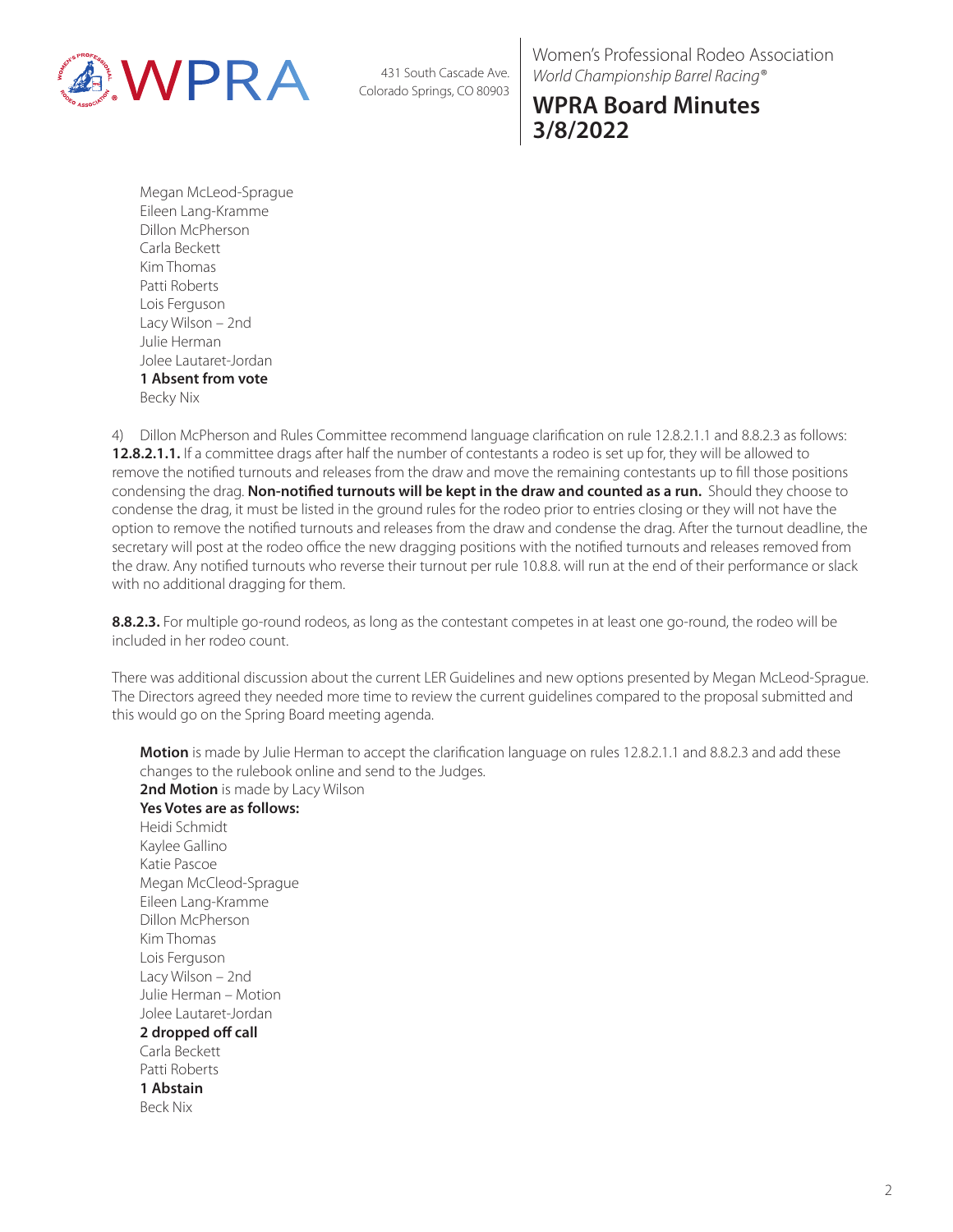

Women's Professional Rodeo Association *World Championship Barrel Racing®*

# **WPRA Board Minutes 3/8/2022**

5) Jimmie Munroe updated the Board of Directors on Calgary Stampede and the ground rules submitted for review. Canada has relaxed the mask mandates and all events no longer require the mask and can have full occupancy. There was much discussion on the proposed qualifications and what qualifications guidelines were used in the past. Many Directors shared their concern for the vaccine requirement at the border and also the results of the member surveys for CPRA and Calgary Stampede. There was much discussion and input about the challenge of making a business decision, giving members a choice but also the concerns about the requirement of the vaccine to cross the border to compete. It was noted that Canadian members also have to get the vaccine to enter the US to compete. The decision was made for Jimmie to go back to Calgary with the request to have similar qualification as in the past and then bring Calgary Stampede back to the Board via email for a vote to approve or not.

#### **The following will be proposed to Calgary for 2022:**

- Top six (6) from the 2021 WPRA Pro Rodeo final standings (drop-down until filled)
- Top four (4) from the 2022 WPRA Pro Rodeo Standings as of Date TBC (drop-down until filled)
- Top four (4) from the 2021 CPRA final standings (drop-down until filled)
- Top four (4) from the 2022 CS Ladies Barrel Racing Qualifier (drop-down until filled)
- Top four (4) from the 2021 WPRA Tour final standings (drop-down until filled)

Furthermore, the Calgary Stampede agrees to 50% of the Showdown Champion Payout (\$25K) counting towards the 2022 WPRA Pro Rodeo standings.

6) Jimmie Munroe shared the need to discuss the CPRA agreement for another year term. There was similar discussion to Calgary about the border requirements, the business standpoint and giving Canadian members opportunity to contest in Canada. Also discussed were the differences between agreeing to the CPRA agreement for one more year vs Calgary Stampede approval. Also mentioned was the importance of making a decision due to the 3/31/22 members' dues date.

**Motion** is made by Julie Herman to approve the CPRA agreement for another year. **2nd Motion** was made by Lacy Wilson **9 Yes Votes/3 No Votes** 

**Yes votes are as follows:** Heidi Schmidt Kaylee Gallino Eileen Lang-Kramme Dillon McPherson Carla Beckett Patti Roberts Lois Ferguson Lacy Wilson - 2nd Julie Herman - Motion **No votes are as follows:** Katie Pascoe Becky Nix Jolee Lautaret-Jordan **Dropped off call:** Megan McLeod-Sprague Kim Thomas

7) Jimmie Munroe calls for **Executive Session** for 3 remaining topics.

**Motion** is made by Lacy Wilson to send a constant contact to members of the PRCA/WPRA agreement parameters. **2nd Motion** was made by Heidi Schmidt **Extensive discussion**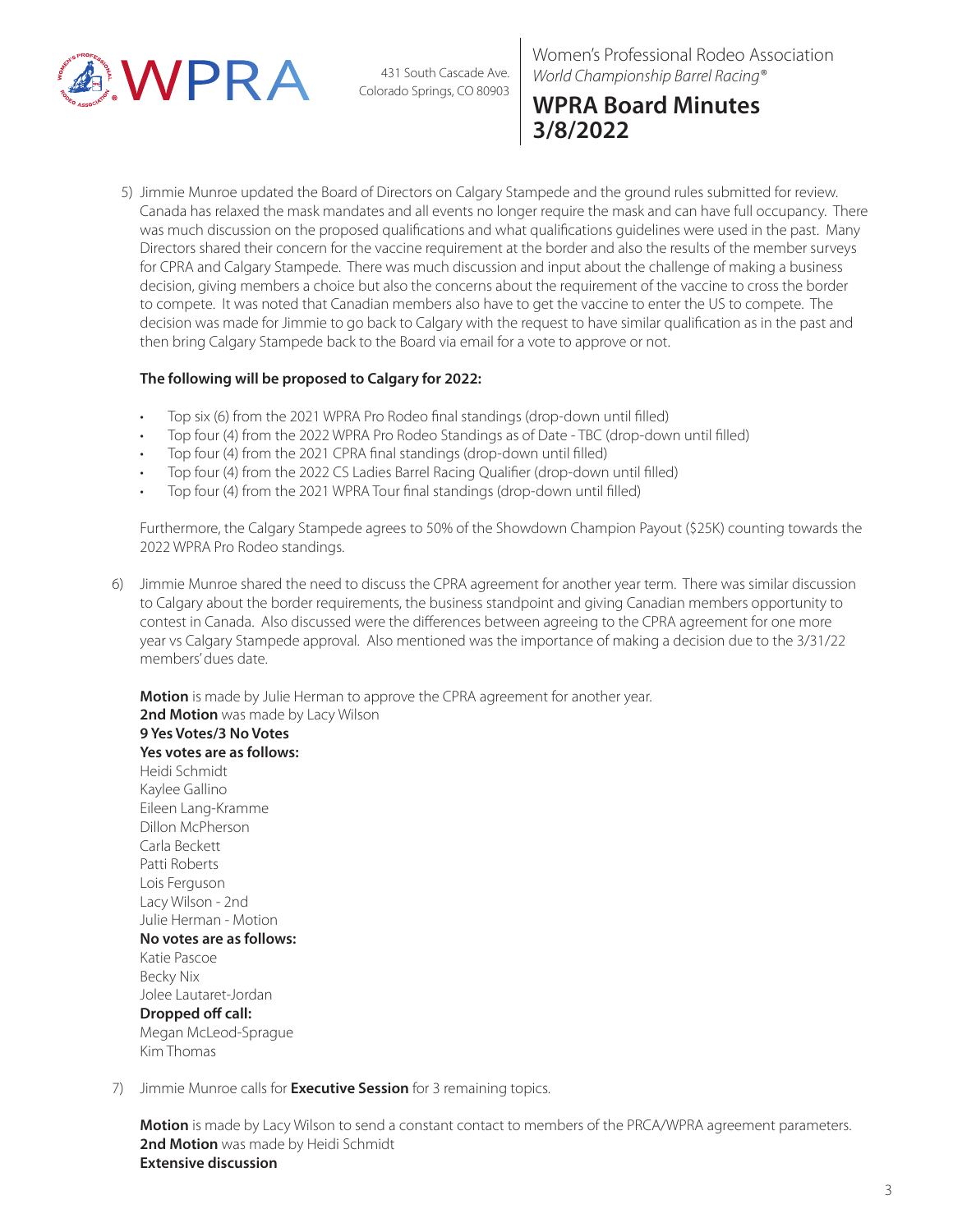

Women's Professional Rodeo Association *World Championship Barrel Racing®*

## **WPRA Board Minutes 3/8/2022**

**11 Yes Votes/0 No Votes Yes votes are as follows:**

Heidi Schmidt – 2nd Kaylee Gallino Katie Pascoe Eileen Lang-Kramme Dillon McPherson Carla Beckett Patti Roberts Lois Ferguson Lacy Wilson - Motion Julie Herman Jolee Lautaret-Jordan **Dropped off call:**

Megan McLeod-Sprague Becky Nix Kim Thomas

8) Jimmie notifies Board that a challenge to the Texas Circuit Director election was submitted by Kappy Allen.

**Motion** is made by Patti Roberts to conduct a recount of the Texas Circuit Director election through the current WPRA Auditor but use a completely different Auditor in the firm who was not a part of the first count of the ballots. A contingent approval was given to the Executive Secretary to authorize a recount in the Presidential and Vice Presidential election should a challenge come in from a candidate who did not win within the two week challenge period.

2nd Motion was made by Julie Herman **Extensive discussion 10 Yes Votes/0 No Votes Yes votes are as follows:**

Heidi Schmidt Kaylee Gallino Katie Pascoe Eileen Lang-Kramme Dillon McPherson Carla Beckett Patti Roberts - Motion Lacy Wilson Julie Herman – 2nd Jolee Lautaret-Jordan **Dropped off call:** Megan McLeod-Sprague Becky Nix Kim Thomas **1 Abstain**

Lois Ferguson

9) Director Indemnification discussion

**Motion** is made by Patti Roberts to indemnify a Director in accord with the bylaws. 2nd Motion is made by Lacy Wilson **Extensive discussion**